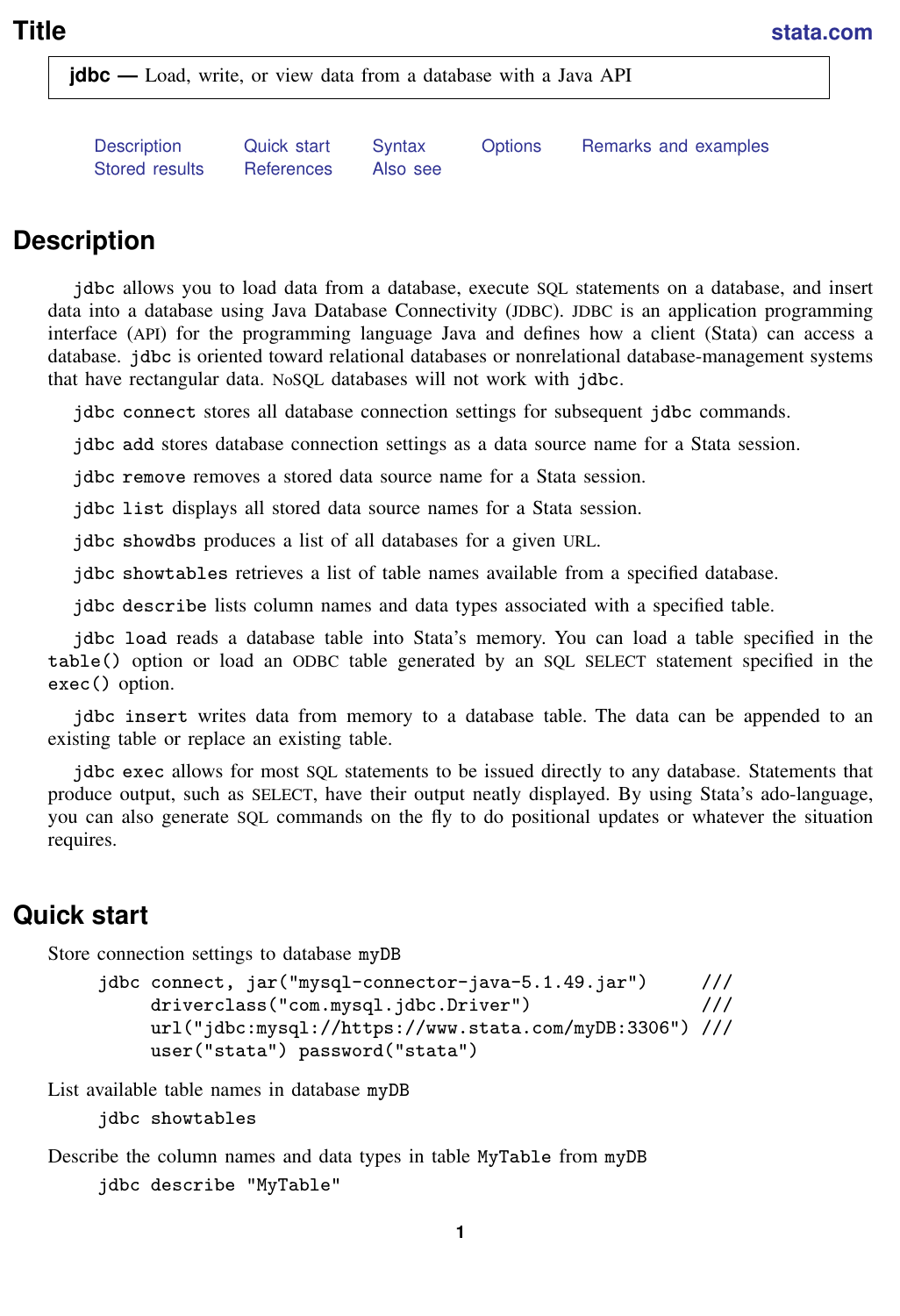```
Load MyTable into memory from myDB
     jdbc load, table("MyTable")
```
# **Syntax**

```
Store JDBC connection settings for all jdbc commands
  jdbc connect 
DataSourceName | , connect options
```
- Add JDBC connection settings as a data source name for the current Stata session jdbc add *DataSourceName*, *[connect](#page-2-1) options*
- Remove JDBC connection settings and data source name for the current Stata session jdbc remove  $\{$  *DataSourceName* | \_all  $\}$
- List stored data source names and URLs for the current Stata session jdbc list
- List all databases for a given connection jdbc showdbs

Retrieve available table names from specified data source

jdbc <u>show</u>tables ["SearchString"]

List column names and data types associated with specified table

```
jdbc describe "TableName"
```
Import data from a database

```
jdbc load, \{ \texttt{table('TableName'')} \mid \texttt{exec('SqlStmtList'')} \} options} \}
```
Export data to a database

```
insert if } \rceil \text{ } \lceil \text{ in } \rceil, table("TableName") options} \rceil
```
Allow SQL statements to be issued directly to a database jdbc exec "*SqlStmtList*"

*DataSourceName* is a name used to store connection settings.

*SearchString* is a database table name search string; SOL wildcard characters like % and  $\equiv$  are allowed. *TableName* is the name of a table in the database.

*SqlStmtList* may be one valid SQL statement or a list of SQL statements separated by semicolons.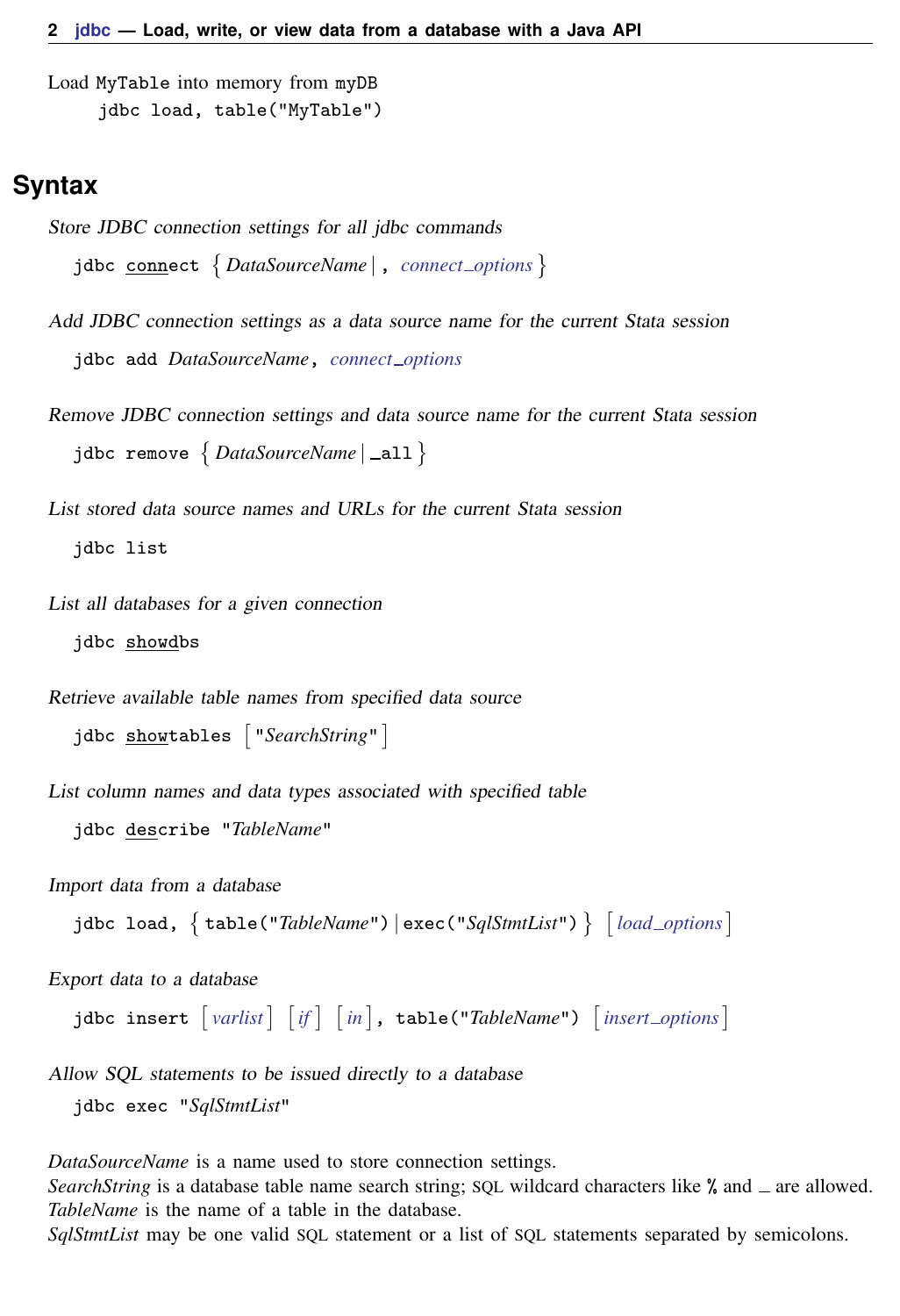<span id="page-2-1"></span>

| connect_options                | Description                                                                     |  |
|--------------------------------|---------------------------------------------------------------------------------|--|
| $*$ jar("JarFileName")         | JAR file name of JDBC driver                                                    |  |
| * jarpath("DirectoryName")     | directory where the driver JAR file is stored along with driver<br>dependencies |  |
| *driverclass("ClassName")      | Java class name for JDBC driver                                                 |  |
| $*$ url $(''URL'')$            | database URL                                                                    |  |
| $*$ user(" $UserID$ ")         | user ID of user establishing connection                                         |  |
| *password(" <i>Password</i> ") | password of user establishing connection                                        |  |
| connprop("ConnectionProperty") | driver-specific connection property                                             |  |

<sup>∗</sup>Either jar("*JarFileName*") or jarpath("*DirectoryName*") and driverclass("*ClassName*"), url("*URL*"), user("*UserID*"), and password("*Password*") are required with jdbc add. These options are also required with jdbc connect when *DataSourceName* is not specified.

<span id="page-2-2"></span>

| load_options                    | Description                                                                             |  |
|---------------------------------|-----------------------------------------------------------------------------------------|--|
| *table(" <i>TableName</i> ")    | name of table stored in the database                                                    |  |
| * exec(" <i>SqlStmtList</i> ")  | SQL SELECT statements to generate a table to be read into Stata                         |  |
| $rows (\#)$                     | fetch $#$ result set rows from database; default is rows $(10)$                         |  |
| clear                           | replace data in memory                                                                  |  |
| case (lower   upper   preserve) | import variable names as lowercase or uppercase; the default<br>is to preserve the case |  |

<sup>∗</sup>Either table("*TableName*") or exec("*SqlStmtList*") must be specified.

<span id="page-2-3"></span>

| insert_options                                          | Description                                                                                                                                                                      |  |
|---------------------------------------------------------|----------------------------------------------------------------------------------------------------------------------------------------------------------------------------------|--|
| *table(" <i>TableName</i> ")<br>$rows$ (#)<br>overwrite | name of table stored in the database<br>build memory result set with $#$ of rows; default is rows $(1)$<br>clear data in table before data in memory are written to the<br>table |  |

∗ table("*TableName*") is required.

*JarFileName* is the name of the JDBC driver JAR file. *ClassName* is the Java class name stored in the JDBC driver JAR file. *URL* is the database URL. *UserID* is the user ID. *Password* is the user's password.

# <span id="page-2-0"></span>**Options**

Options are presented under the following headings:

[Options for jdbc connect and jdbc add](#page-3-0) [Options for jdbc load](#page-3-1) [Options for jdbc insert](#page-4-1)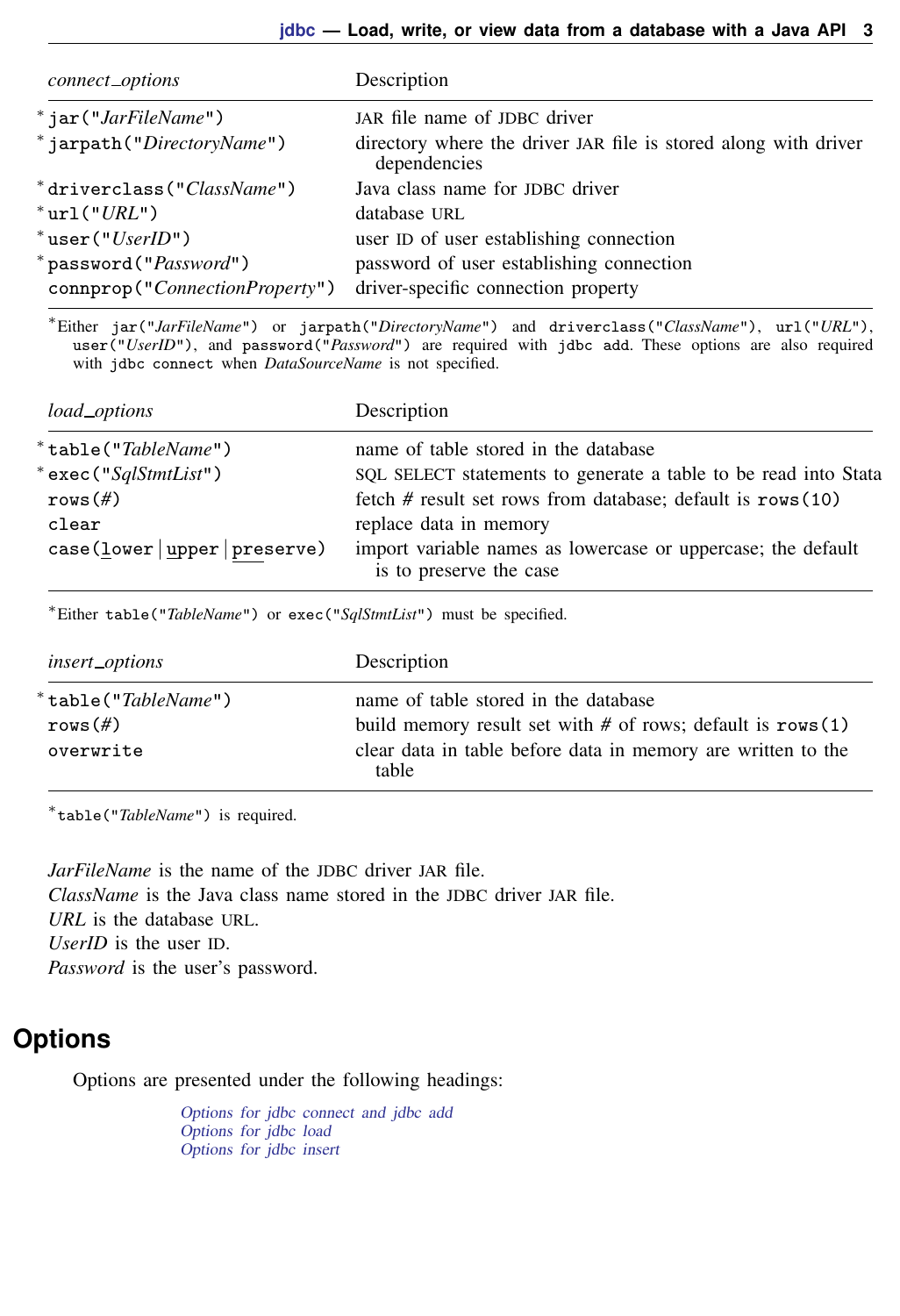## <span id="page-3-0"></span>**Options for jdbc connect and jdbc add**

- jar("*JarFileName*") specifies the JDBC driver JAR file installed along your [ado-path.](https://www.stata.com/manuals/psysdir.pdf#psysdir) Either jar() or jarpath() is required with jdbc add. Also, if *DataSourceName* is not specified, either jar() or jarpath() is required with jdbc connect for jdbc showdbs, jdbc showtables, jdbc describe, jdbc load, jdbc insert, and jdbc exec to work. jar() may not be combined with jarpath().
- jarpath("*DirectoryName*") specifies the directory where the JDBC driver JAR files are installed along your [ado-path](https://www.stata.com/manuals/psysdir.pdf#psysdir). Either jarpath() or jar() is required with jdbc add. Also, if *DataSourceName* is not specified, either jarpath() or jar() is required with jdbc connect for jdbc showdbs, jdbc showtables, jdbc describe, jdbc load, jdbc insert, and jdbc exec to work. jarpath() may not be combined with jar().
- driverclass("*ClassName*") specifies the Java class name stored in the JDBC driver JAR file installed along your ado-path. driverclass() is required with jdbc add. Also, if *DataSourceName* is not specified, driverclass() is required with jdbc connect for jdbc showdbs, jdbc showtables, jdbc describe, jdbc load, jdbc insert, and jdbc exec to work.
- url("*URL*") specifies the URL to the database the user is attempting to establish the connection to. url() is required with jdbc add. Also, if *DataSourceName* is not specified, url() is required with jdbc connect for jdbc showdbs, jdbc showtables, jdbc describe, jdbc load, jdbc insert, and jdbc exec to work. The driver *URL* syntax is as follows:

jdbc:Database\_type://Host:Port/Database\_name?connection\_properties

- user ("*UserID*") specifies the user ID of the user attempting to establish the connection to a database. user() is required with jdbc add. Also, if *DataSourceName* is not specified, user() is required with jdbc connect for jdbc showdbs, jdbc showtables, jdbc describe, jdbc load, jdbc insert, and jdbc exec to work.
- password("*Password*") specifies the password of the user attempting to establish the connection to a database. password() is required with jdbc add. Also, if *DataSourceName* is not specified, password() is required with jdbc connect for jdbc showdbs, jdbc showtables, jdbc describe, jdbc load, jdbc insert, and jdbc exec to work.
- connprop("*ConnectionProperty*") specifies the driver-specific connection properties. A connection property is a key value pair that is separated by a colon and delimited by a semicolon. For example,

```
jdbc connect, ... connprop("characterEncoding:ISO8859-1;")
```
<span id="page-3-1"></span>These properties can also be set in the url() option.

## **Options for jdbc load**

- table("*TableName*") specifies the name of the table stored in a specified database. Either the table() option or the exec() option—but not both—is required with the jdbc load command.
- exec("*SqlStmtList*") allows you to issue an SQL SELECT statement to generate a table to be read into Stata. Multiple SQL statements can be issued, with the last SQL statement being a SELECT. Each statement should be delimited by a semicolon. For example,

```
local sql ///
  "CREATE TEMPORARY TABLE t(a INT, b INT); INSERT INTO t VALUES (1,2); ///
  SELECT * FROM t;"
jdbc load, exec("'sql'")
```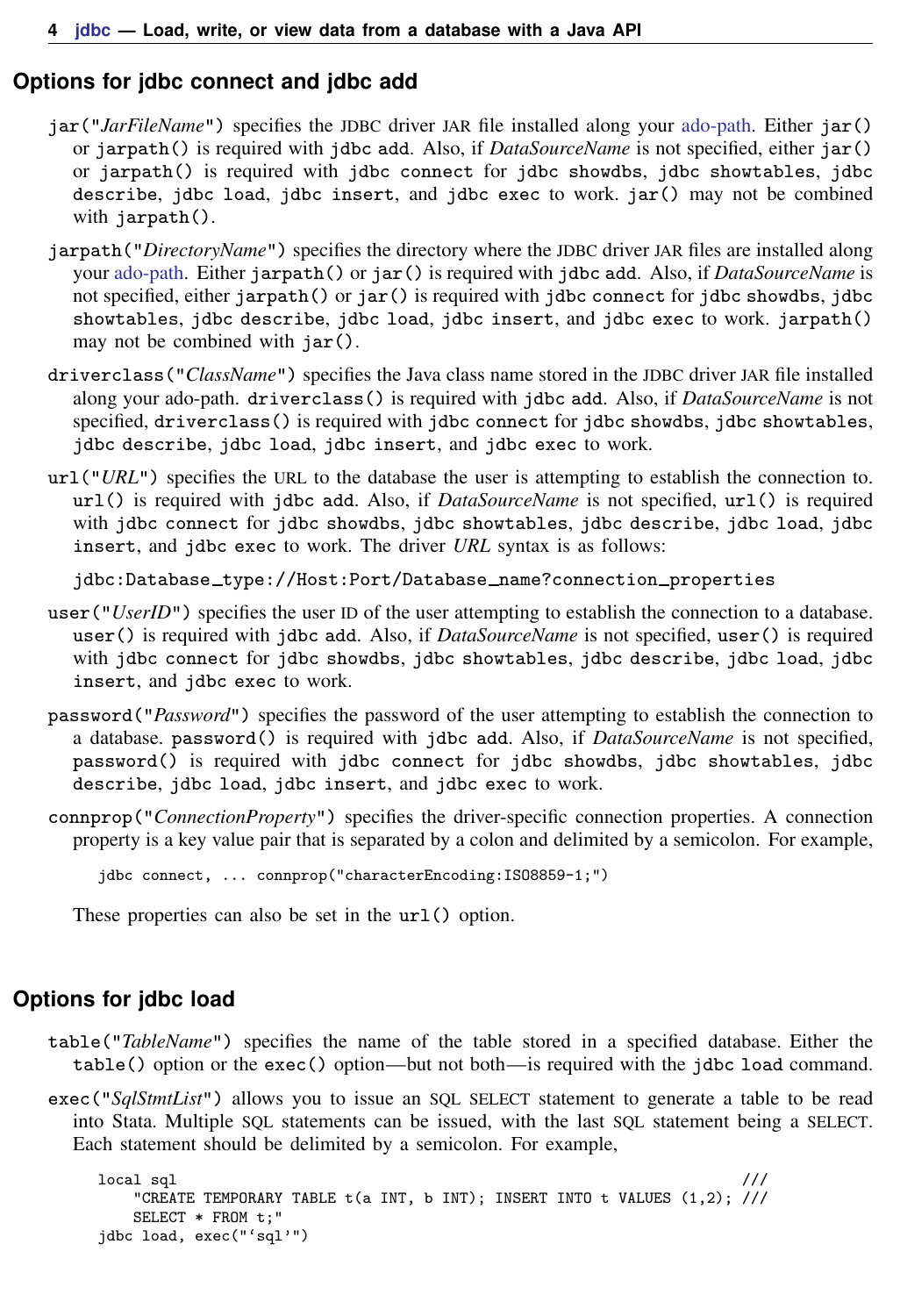An error message is returned if the SQL statements are invalid SQL. Either the table() option or the exec() option—but not both—is required with the jdbc load command.

- rows(*#*) specifies the number of rows to be fetched from the database result set for each network call. This option may help improve command performance. The default is rows(10). Some drivers do not support this feature. Note that setting rows() to a large number might require you to change the amount of heap memory allocated for the JVM with the [java set heapmax](https://www.stata.com/manuals/pjavautilities.pdf#pJavautilities) command.
- clear permits the data to be loaded, even if there are data already in memory, and even if that data have changed since the data were last saved.
- <span id="page-4-1"></span>case(lower | upper | preserve) specifies the case of the variable names after loading. The default is case(preserve).

#### **Options for jdbc insert**

table("*TableName*") specifies the name of the table stored in a specified database.

- rows (#) specifies the number of result set rows to be sent to the database for each network call. This option may help improve command performance. The default result set size is 1. This option does not work with datasets that contain strLs. Some drivers do not support this feature. Note that setting the rows  $(\#)$  to a large number might require you to change the amount of heap memory allocated for the JVM with the [java set heapmax](https://www.stata.com/manuals/pjavautilities.pdf#pJavautilities) command.
- overwrite allows data to be dropped from a database table before the Stata data in memory are written to the table. All data from the table are erased, not just the data from the variable columns that will be replaced.

# <span id="page-4-0"></span>**Remarks and examples [stata.com](http://stata.com)**

jdbc allows you to connect to, load data from, insert data into, and execute queries on a database using JDBC. First, you specify the connection settings with jdbc connect, including the URL for the database you are connecting to and your user ID and password. Thereafter, you can use jdbc showdbs, jdbc showtables, jdbc describe, jdbc load, jdbc insert, and jdbc exec. These commands allow you to execute statements on a database and load data to and from Stata; they will use the connection information you specified with jdbc connect to open a connection and perform the specified task.

If you will be connecting to multiple databases frequently, you can store the connection settings for each database under a data source name with jdbc add. Then, whenever you wish to connect to a database, simply use jdbc connect, and specify the data source name. This avoids having to specify all the connection information every time you wish to connect to a different database.

Remarks are presented under the following headings:

[JDBC drivers](#page-5-0) [Connecting to a database](#page-5-1) [Data source names](#page-6-0) [Exploring a database](#page-6-1) [Loading data from a database](#page-7-0) [Inserting data into a database](#page-10-0) [Executing SQL on a database](#page-10-1)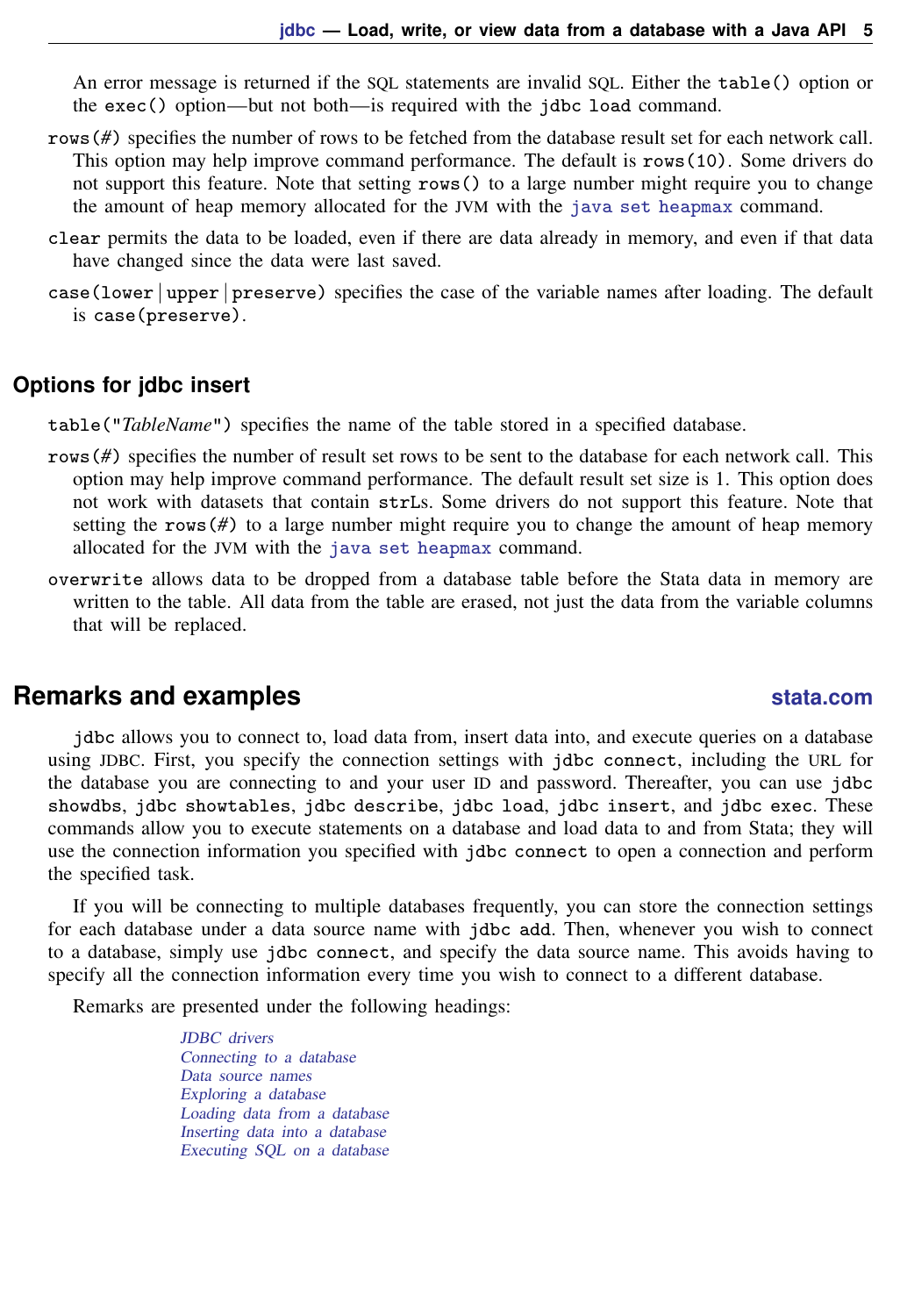#### <span id="page-5-0"></span>**JDBC drivers**

To use jdbc, you must first download and install your database vendor JDBC driver JAR file. To see information on Stata's current JDBC implementation, click [here](https://www.stata.com/support/faqs/data-management/configuring-jdbc/).

Once you have downloaded the appropriate driver, you must install the driver along Stata's [ado-path.](https://www.stata.com/manuals/psysdir.pdf#psysdir) If the file is compressed, you can use Stata's [unzipfile](https://www.stata.com/manuals/dzipfile.pdf#dzipfile) with the downloaded file to extract the .jar file. Once extracted, place the .jar file along your ado-path so Stata can add it to the Java virtual machine (JVM) class-path. You can use [java query](https://www.stata.com/manuals/pjavautilities.pdf#pJavautilities) to check to see whether Stata has loaded your driver along the JVM class-path.

Most users should place the .jar files in the PERSONAL directory or the current working directory. System administrators may wish to place them in the SITE directory if they have a network installation and want to make them available to all users.

#### <span id="page-5-1"></span>**Connecting to a database**

jdbc connect stores all database connection settings for commands jdbc showdbs, jdbc showtables, jdbc describe, jdbc load, jdbc insert, and jdbc exec. Options jar(), driverclass(), url(), user(), and password() are required, unless you have already saved that information under a data source name and you are specifying that *DataSourceName* with jdbc connect.

If you try to use these commands before setting your connection properties, you will receive the following error message:

```
. jdbc showtables
Connection failed
JDBC driver class not found
r(681);
```
#### □ Technical note

Storing your database name, user ID, and password in a Stata do-file, ado-file, or log file can be a security risk. Your database vendor might have software called a wallet that can store this information securely on your machine.

 $\Box$ 

#### Example 1: Creating a connection

Below, we create a connection string for the JDBC driver in Stata:

```
. jdbc connect, jar("mysql-connector-java-8.0.22.jar")
> driverclass("com.mysql.cj.jdbc.Driver")
> url("jdbc:mysql://localhost:3306/myDB")
> user("stata") password("stata_pass")
```
Going forward, when we issue the jdbc showdbs, jdbc showtables, jdbc describe, jdbc load, jdbc insert, or jdbc exec command, each will use this information to connect to the database myDB.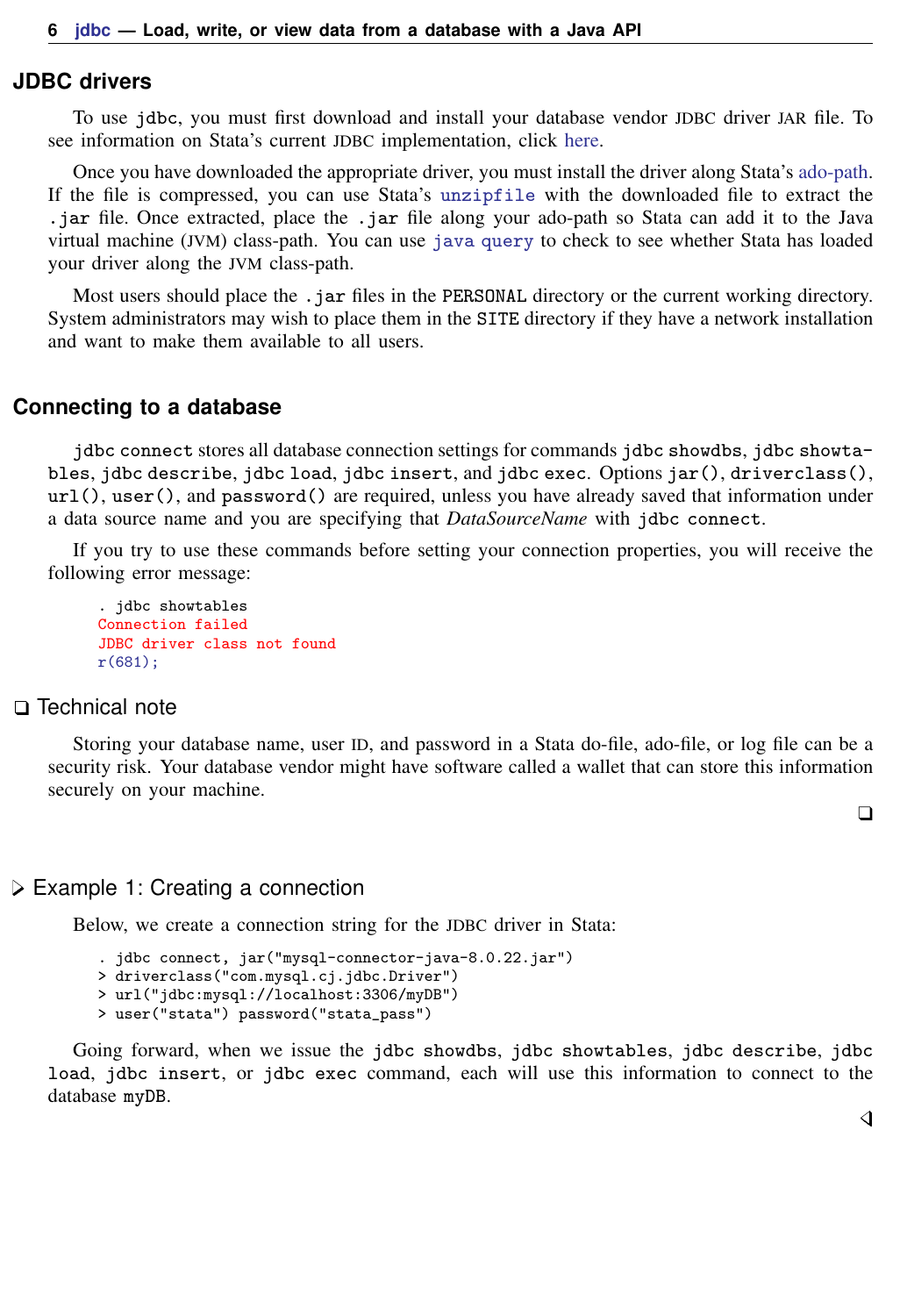#### Example 2: Using macros

You can also use macros to make your do-file more readable and easier to change database settings.

```
. local jar "mysql-connector-java-8.0.22.jar"
```
- . local driverclass "com.mysql.cj.jdbc.Driver"
- . local url "jdbc:mysql://localhost:3306/myDB"
- . local user "stata"
- . local pass "stata\_pass"

```
. jdbc connect, jar("'jar'") driverclass("'driverclass'")
```

```
> url("'url'") user("'user'") password("'pass'")
```
◁

### <span id="page-6-0"></span>**Data source names**

If you would like to have database connection settings stored and ready for jdbc to use every time you start a Stata session, you can place jdbc add in your profile.do to store these settings; see [GSW[\] B.3 Executing commands every time Stata is started](https://www.stata.com/manuals/gswb.pdf#gswB.3ExecutingcommandseverytimeStataisstarted), [GSM[\] B.1 Executing commands](https://www.stata.com/manuals/gsmb.pdf#gsmB.1ExecutingcommandseverytimeStataisstarted) [every time Stata is started](https://www.stata.com/manuals/gsmb.pdf#gsmB.1ExecutingcommandseverytimeStataisstarted), or [GSU[\] B.1 Executing commands every time Stata is started](https://www.stata.com/manuals/gsub.pdf#gsuB.1ExecutingcommandseverytimeStataisstarted).

<span id="page-6-1"></span>Use jdbc list to see the current session's stored connection settings and jdbc remove to remove stored settings.

#### **Exploring a database**

jdbc showdbs, jdbc showtables, and jdbc describe are used, respectively, to list database names, table names, and table columns of a connection. Use these commands to search for data to load from your connection.

#### $\triangleright$  Example 3: Listing table names

jdbc showtables is used to list table names available from a specified database. To list all the tables stored in database myDB, type

| . jdbc showtables<br>Database: myDB |  |
|-------------------------------------|--|
| Tables                              |  |
| auto                                |  |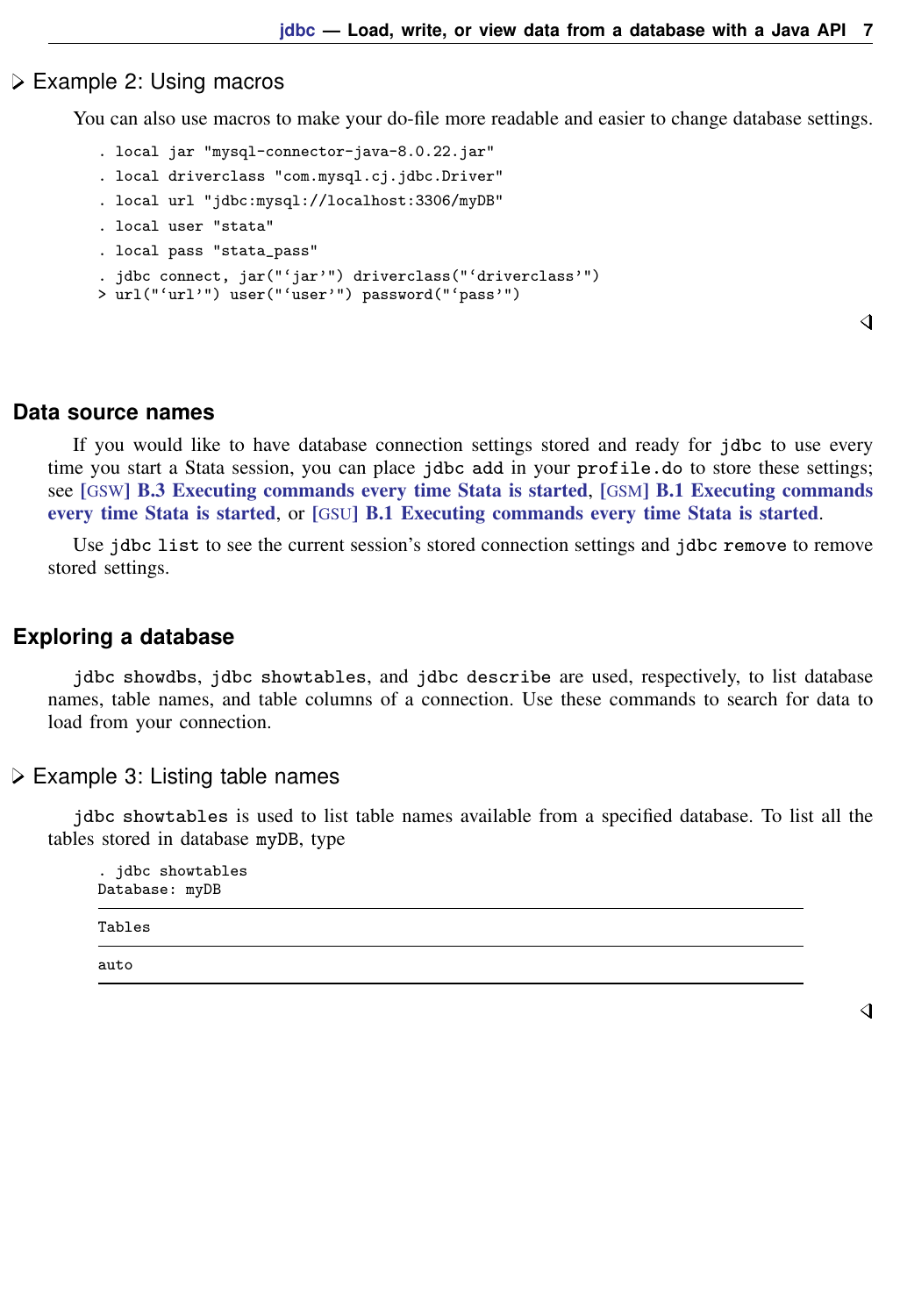#### Example 4: Listing column names and data types

jdbc describe displays the column names and JDBC data types of the table listed. To describe the auto table, type

. jdbc describe "auto" Table: auto

| column name  | column type    |  |
|--------------|----------------|--|
| make         | <b>VARCHAR</b> |  |
| price        | INT            |  |
| mpg          | INT            |  |
| rep78        | SMALLINT       |  |
| headroom     | FLOAT          |  |
| trunk        | SMALLINT       |  |
| weight       | SMALLINT       |  |
| length       | SMALLINT       |  |
| turn         | SMALLINT       |  |
| displacement | SMALLINT       |  |
| gear_ratio   | FLOAT          |  |
| domestic     | <b>VARCHAR</b> |  |
|              |                |  |

#### <span id="page-7-0"></span>**Loading data from a database**

jdbc load is used to load a database table into Stata's memory; this can be an existing table or a subset of a table created by a series of SQL statements.

#### Example 5: Loading a table

To load a database table listed in the jdbc showtables output, specify the table name in the table() option.

```
. jdbc load, table("auto")
74 observations loaded
. describe
Contains data
Observations: 74
   Variables: 12
Variable Storage Display Value
   name type format label Variable label
make str19 %19s make
price long %12.0g price
mpg long %12.0g mpg<br>
rep78 int %8.0g rep<sup>7</sup>
rep78 int %8.0g prep78 rep78 int %9.0g prep78 rep78
           headroom float %9.0g headroom
trunk int %8.0g trunk
weight int %8.0g weight
length int %8.0g length
turn int %8.0g turn<br>displacement int %8.0g disp
           int %8.0g displacement<br>float %9.0g displacement
gear_ratio float %9.0g gear_ratio
domestic
```
Sorted by:

Note: Dataset has changed since last saved.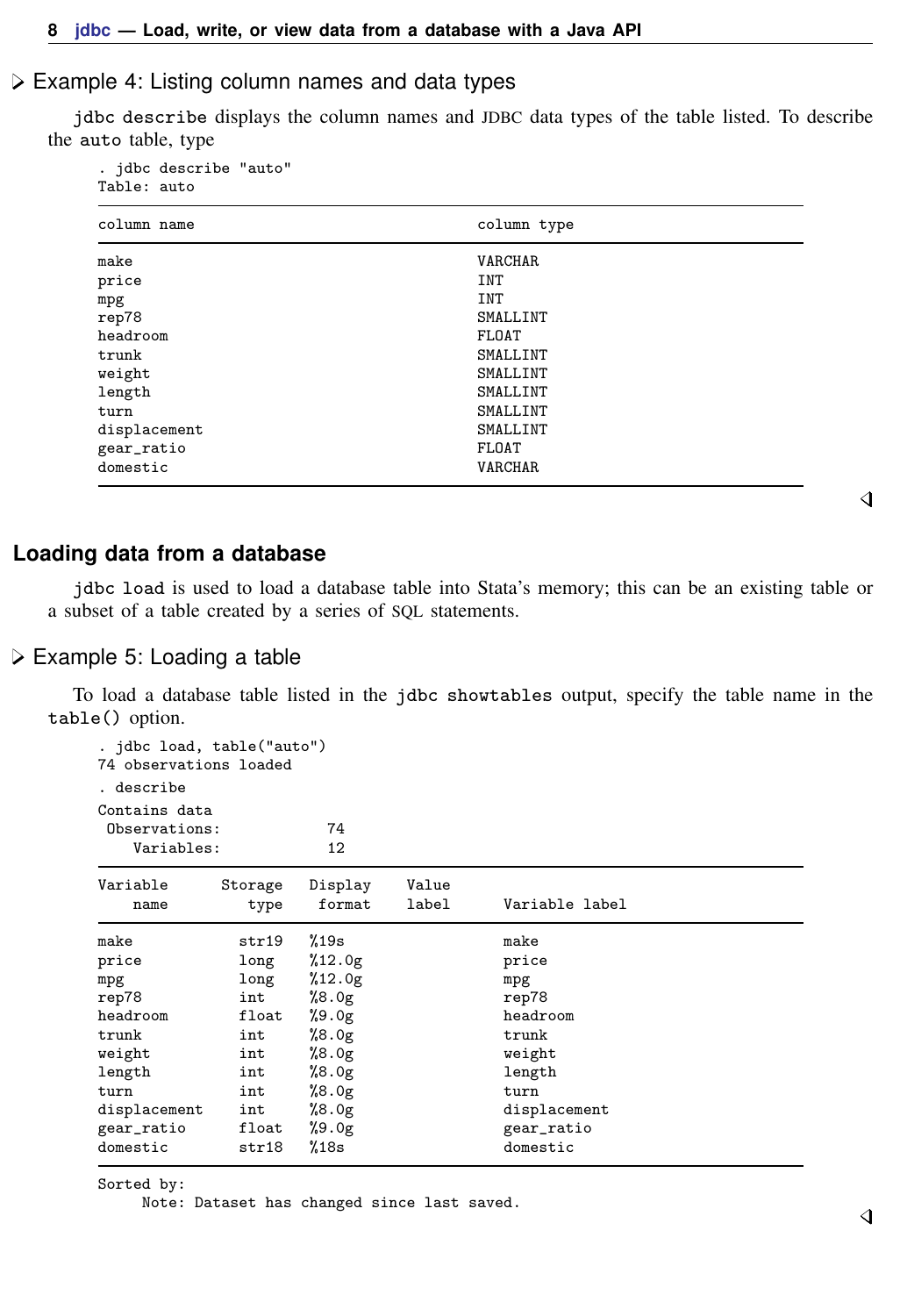# Example 6: Loading part of a table

If your database table is large and the memory on your computer is limited, it is a good idea to limit the amount of data loaded from the database using a SELECT statement in the exec() option. For example, instead of loading the whole table as we did above, we can just load the mpg column:

| mpg                                                                  | long            | %12.0g            |                | mpg            |  |
|----------------------------------------------------------------------|-----------------|-------------------|----------------|----------------|--|
| Variable<br>name                                                     | Storage<br>type | Display<br>format | Value<br>label | Variable label |  |
| Observations:<br>Variables:                                          |                 | 74<br>1           |                |                |  |
| . describe<br>Contains data                                          |                 |                   |                |                |  |
| . jdbc load, exec("SELECT mpg FROM auto;")<br>74 observations loaded |                 |                   |                |                |  |

Sorted by:

Note: Dataset has changed since last saved.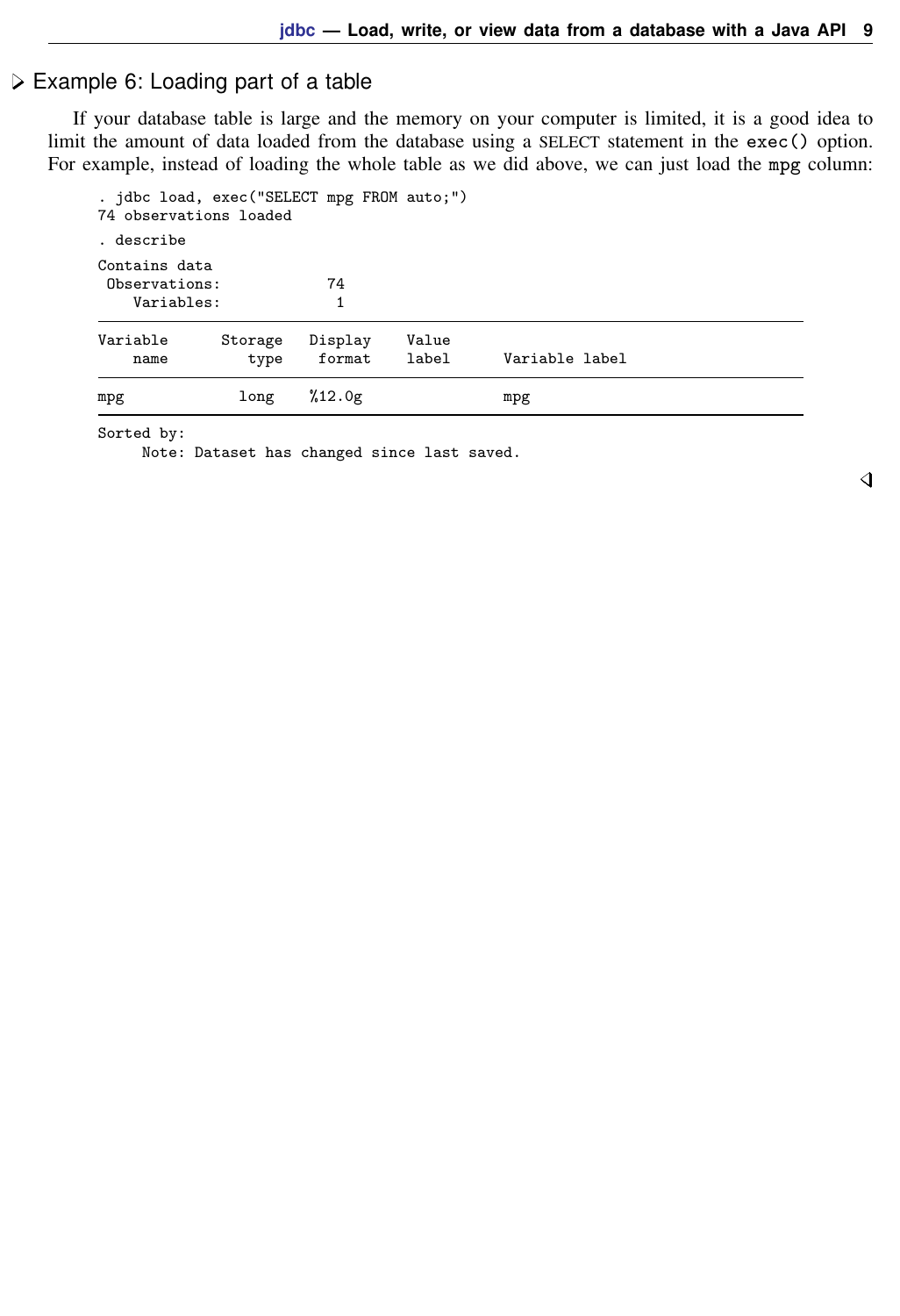### □ Technical note

When Stata loads a table, data are converted from JDBC data types to Stata data types. Stata does not support all JDBC data types. If the column cannot be read because of incompatible data types, Stata will issue a note and skip a column. The following table lists the supported JDBC data types and their corresponding Stata data types:

| JDBC data type          | Stata data type |
|-------------------------|-----------------|
| <b>BOOLEAN</b>          | byte            |
| BIT                     | byte            |
| TINYINT                 | byte            |
| SMALLINT                | int             |
| <b>INTEGER</b>          | long            |
| ROWID                   | str             |
| <b>BIGINT</b>           | str             |
| REAL                    | float           |
| <b>FLOAT</b>            | float           |
| NUMERIC                 | double          |
| DECIMAL                 | double          |
| <b>DOUBLE</b>           | double          |
| DATE                    | double          |
| TIME                    | double          |
| TIMESTAMP               | double          |
| TIME_WITH_TIMEZONE      | str             |
| TIMESTAMP_WITH_TIMEZONE | str             |
| <b>BINARY</b>           | strL            |
| VARBINARY               | strL            |
| LONGVARBINARY           | strL            |
| <b>BLOB</b>             | strL            |
| <b>CHAR</b>             | str/strL        |
| VARCHAR                 | str/strL        |
| LONGVARCHAR             | str/strL        |
| <b>NCHAR</b>            | str/strL        |
| NVARCHAR                | str/strL        |
| LONGNVARCHAR            | str/strL        |
| <b>NCLOB</b>            | str/strL        |
| CLOB                    | str/strL        |
| STRUCT                  | skipped         |
| ARRAY                   | skipped         |
| SQLXML                  | skipped         |
| NULL                    | skipped         |
| OTHER                   | skipped         |
| REF_CURSOR              | skipped         |
| JAVA_OBJECT             | skipped         |
| DISTINCT                | skipped         |
| REF                     | skipped         |
| DATALINK                | skipped         |

Stata is a UTF-8 application, so all string data should be encoded as UTF-8. This can be set using a driver connection property. Check your database vendor or driver documentation to see how your string data is encoded by default to see whether this property should be set.

. jdbc connect, ... connprop("characterEncoding:UTF8;")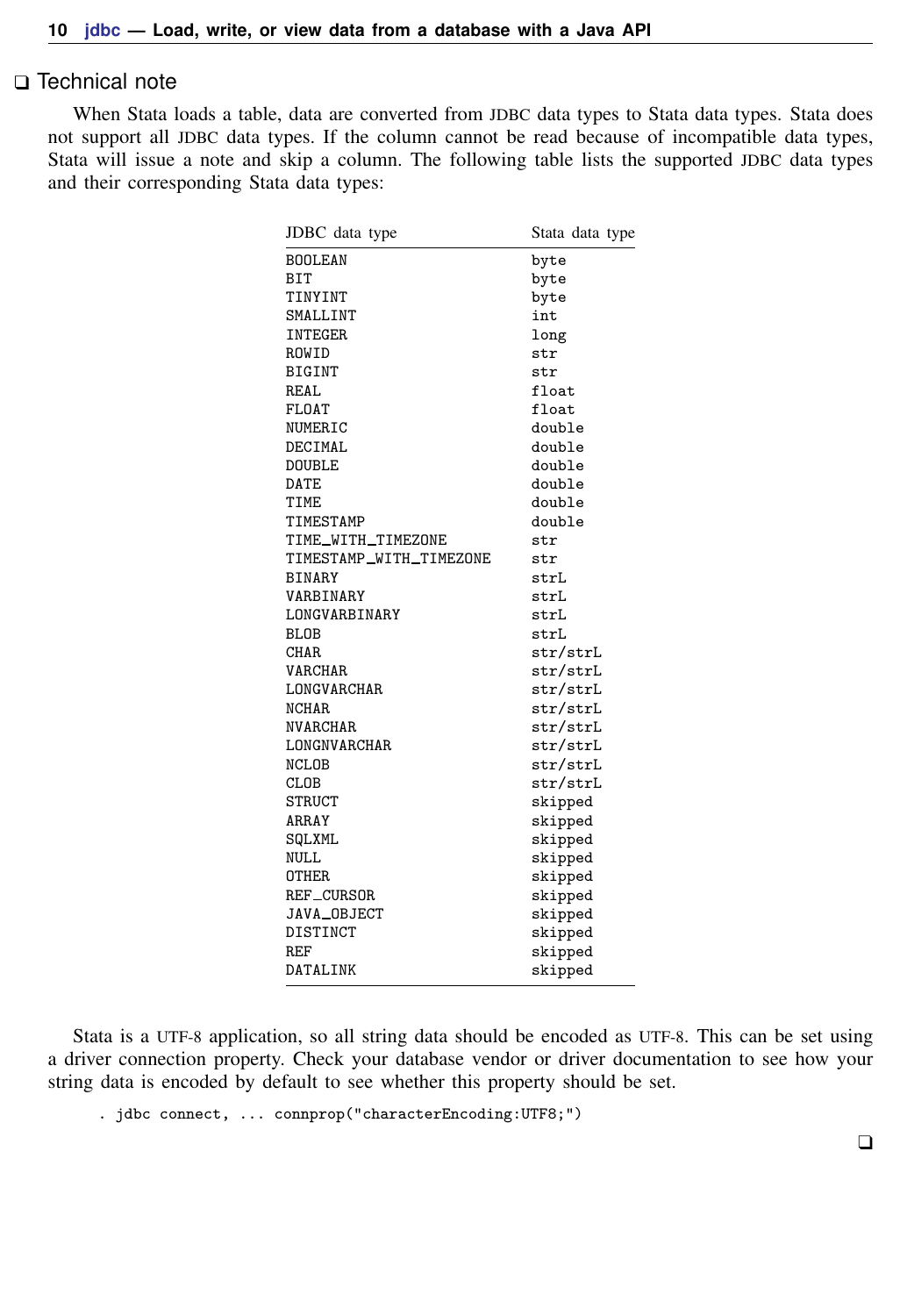## <span id="page-10-0"></span>**Inserting data into a database**

jdbc insert inserts data in memory into a database table. The database table and the Stata *varlist* must have the same column and variable names, number of columns, and compatible data types for the insert to work correctly. By default, observations are appended to the database table. When you insert data, mapping of the data types are the same as jdbc load, with one exception, Stata bytes. Stata bytes are mapped to SMALLINTs because some database vendors' (SQLServer) BYTE data type is unsigned.

#### $\triangleright$  Example 7: Inserting data into a table

Below, we insert the data in memory into the table auto.

```
. jdbc insert, table(auto)
74 rows inserted
```
To replace the table with the data in memory, use the option overwrite.

```
. jdbc insert, table(auto) overwrite
74 rows affected
74 rows inserted
```
#### <span id="page-10-1"></span>**Executing SQL on a database**

You use jdbc exec to execute SQL commands on the database. If an SQL command returns a result set, like SELECT, that result set will be displayed in the Stata Results window.

#### Example 8: Executing SQL commands

To use jdbc insert, you must have a table already created in your database. If you do not, you can use jdbc exec to create a table in your database. For example, one might create a table in a MySQL database with the SQL command below:

```
#delimit ;
local create_table_sql '"CREATE TABLE auto (
        make varchar(19) NOT NULL,
        price int,
        mpg int,
        rep78 smallint,
        headroom float,
        trunk smallint,
        weight smallint,
        length smallint,
        turn smallint,
        displacement smallint,
        gear_ratio float,
        domestic varchar(18)
);"' ;
jdbc exec "'create_table_sql'"
```
If your SQL statement contains double quotes, you must enclose your statement in compound double quotes, as we did with the statement above.